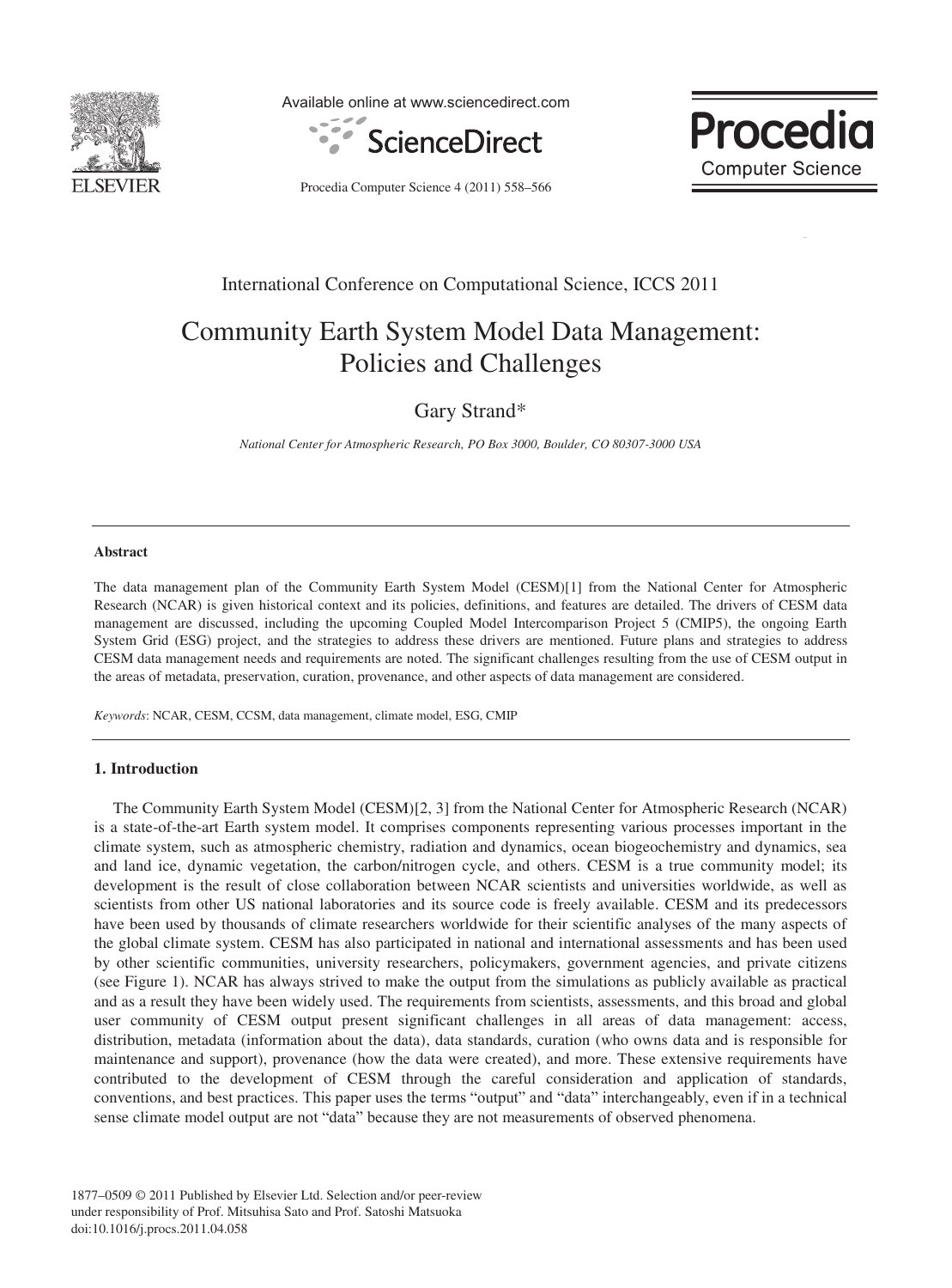

Figure 1: Geographic distribution of the CESM user community – each orange dot can represent many researchers and users of CESM data. *(Background image courtesy NASA; user locations from ESG-II metrics).*

#### **2. Historical background**

CESM is the latest in a series of NCAR-based climate models, the lineage of which extends back several decades. Until the early 1990s, the management of model output was informal, and access was limited to a handful of scientists, most located at NCAR. The ability to distribute the data was constrained. Electronic distribution via the internet did not yet exist, and the user community was mostly limited to the scientists who developed and implemented the models of the time.

Beginning in the mid-1990s, two climate models - the Parallel Climate Model (PCM), funded by the US Department of Energy (DOE), and the Climate System Model 1.0 (CSM1), funded by the US National Science Foundation (NSF), existed at NCAR. Both models required that their output be made as publicly available as practical. For PCM this was accomplished by transferring the model output from the various computing centers at which PCM was executed to the archival system at the National Energy Research Supercomputing Center (NERSC). NERSC's archival system had an open access policy, so individuals who wished access to the PCM output could request an account to access the archive. After the PCM principal investigators had examined the application, access was granted. This process resulted in the distribution of PCM data to a community of roughly 100 users between 1999 and 2004. Similarly, access to CSM1.0 output required an account at NCAR to access the archival system there. The online disk resources for even the modest output volumes of the era were not available.

For both models these distribution practices were limited because of the need for manual registration and knowledge of the software to interact with the archive system. However, these access methods did result in the first distribution of climate model output to a much broader community. These experiences also provided the initial indications that NCAR climate modeling efforts would need to formalize their data management policies, because these user communities were not intimately tied to NCAR's climate modeling efforts. The user communities needed assistance to gain understanding of the meaning, proper use, and applicability of the data. Support of the community for data issues became more important.

In the late 1990's the limitations of these techniques of data distribution became apparent as the user community grew and their needs expanded. For PCM, these changes led to the decision to capitalize on the Earth System Grid I project. ESG-I was conceived in 2000 to utilize Data Grid technologies to move and replicate terascale datasets efficiently and rapidly between computing centers. These abilities were a natural fit for PCM data. The new project was christened Earth System Grid-II[4, 5] (ESG-II) in late 2000 and was intended to provide the same abilities for PCM output. ESG-II was designed to remove the requirement that a user of PCM output needed separate accounts to download and use the data because ESG-II was web-based. With ESG-II, a registered user could browse the available data, search for the data of interest, and make a simple request to download the data. ESG-II made the